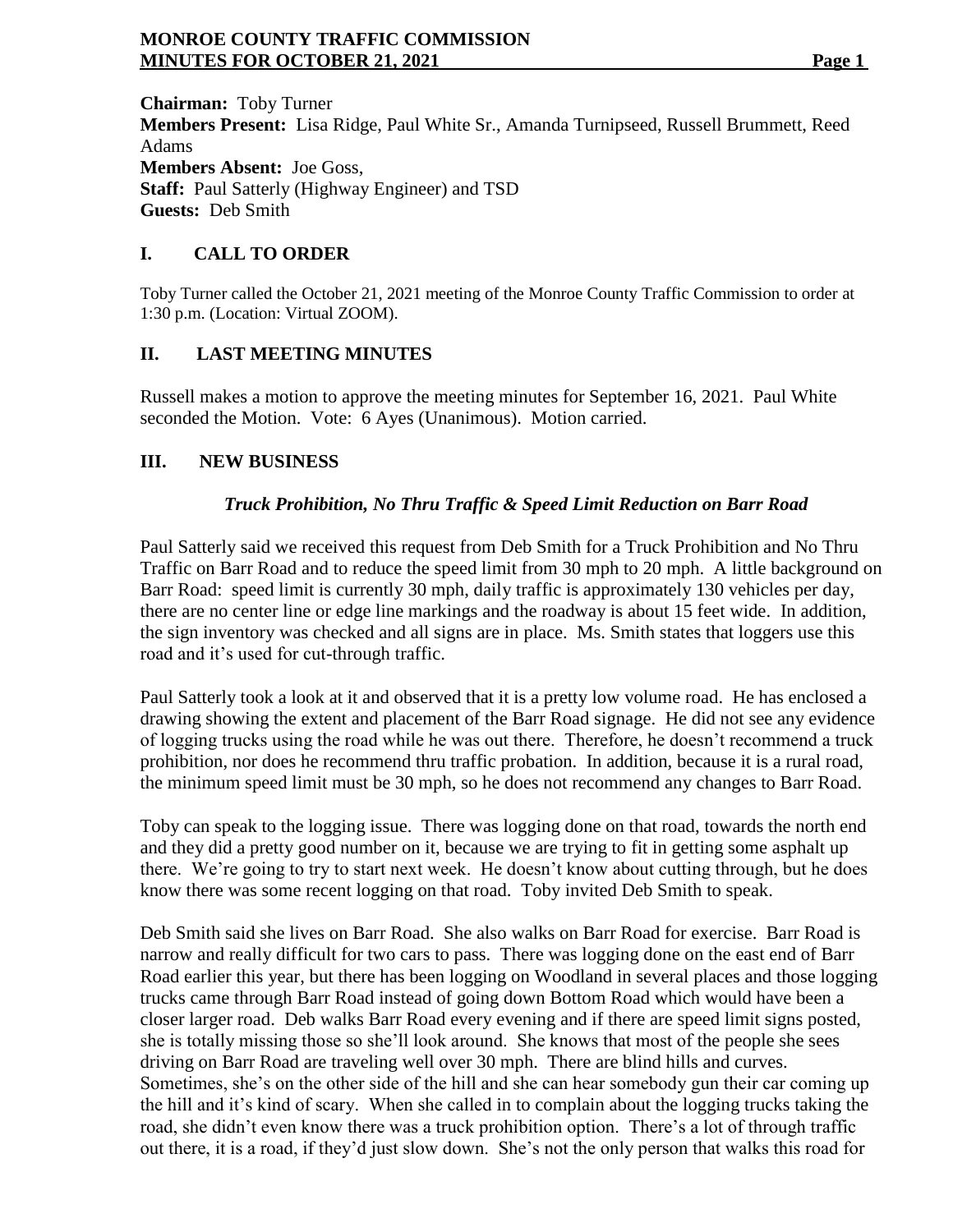exercise and they don't have a lot of options out there. In addition she drives on this road and has to meet traffic on pretty much a single lane road. She has talked to her neighbors and everyone that lives on that stretch of road would like to see the traffic slowed down. She is not the only person, she is just the only vocal person, so thank you for listening.

Toby thanked Deb for her input. He said they tried to do a little brush cutting to get that kind of stuff cut back, and removed some trees too that were pretty close to the roadway so hopefully that will make it safer. Deb appreciates that and everyone else out there does too. The culvert work has been nice. She heard there are plans to pave Barr Road and she thinks that once it is paved, traffic will speed up even more, which concerns her.

Toby asked if she thinks they are going over the speed limit or does she think that the 30 mph limit is just too fast. She doesn't know. She didn't realize the speed limit was 30 mph so she'll look for those when she walks tonight. Toby told her the map shows that the speed limit signs are posted at each end. So Deb will look for those. She thinks some cars are going 30 mph, but the road is terrible right now and they're tearing their cars up. She thinks most people are going over 30 mph.

Lisa asked Toby for verification that Barr Road is schedule to be paved starting Monday of next week. Toby said yes. We're going to pave the intersection of Mount Tabor, it's a pretty wide intersection beginning Monday, then start on the main line in one pull. It might take them  $2 - 3$ days depending on the weather.

Lisa said we can verify that the speed limit signs are in place; however, if you are walking in the middle of the road and not on each end, you wouldn't see the speed limit signs. When we have a road that cuts through like that, we only put speed limit signs at the beginning of each end of the road so there would be one off Mt Tabor Road and one off Woodland Road, we wouldn't post them in the middle of the road.

Deb drives on the road, both ends of it. This year, she has not seen the signs. She doesn't walk on Mt Tabor, but she walks to Mt Tabor and then she walks down Woodland both ways. And she walks on the edge of the road as there are no sidewalks out there. There's lots of traffic going quickly and she has to get off the road, since they did the side work, it's been pretty muddy with all the rain. She has about fallen down and she thinks, if she falls and lands in the road and then somebody can't stop because of their speed, it's a concern. Anyway, thank you for listening.

Lisa agrees, it's unfortunate that most people do not pay attention to our speed limit signs. But, we also do not have the means to enforce it everywhere in the county. Russell asked what the average number of cars were on Barr Road per day. Paul Satterly said approximately 130 a day. Lisa said it's most likely the people that live on Barr Road and their visitors that are speeding since there is only 130 cars. She was trying to think how many driveways are on Barr Road because the average is 10 trips per day per house. Deb thinks there are 20 homes on Barr Road, maybe less, it's not real populated really.

Toby asked if Paul Satterly saw the speed limit signs while he was out there. He did and they are indicated on the diagram provided in the packet. Toby asked as if he was out there before or after the highway road crews. Paul Satterly checked the signs on October 13<sup>th</sup>. Toby said that was after. He wanted to make sure our guys didn't remove a sign. Paul Satterly said they were all posted, there just aren't very many. 2 stop signs, 2 speed limit signs and 2 curve signs are all that's out there. Lisa asked if that was all that was warranted to be installed. That's correct, per Paul Satterly. He said, when he checks these out, he checks that the signage is adequate and this is adequate for what we have.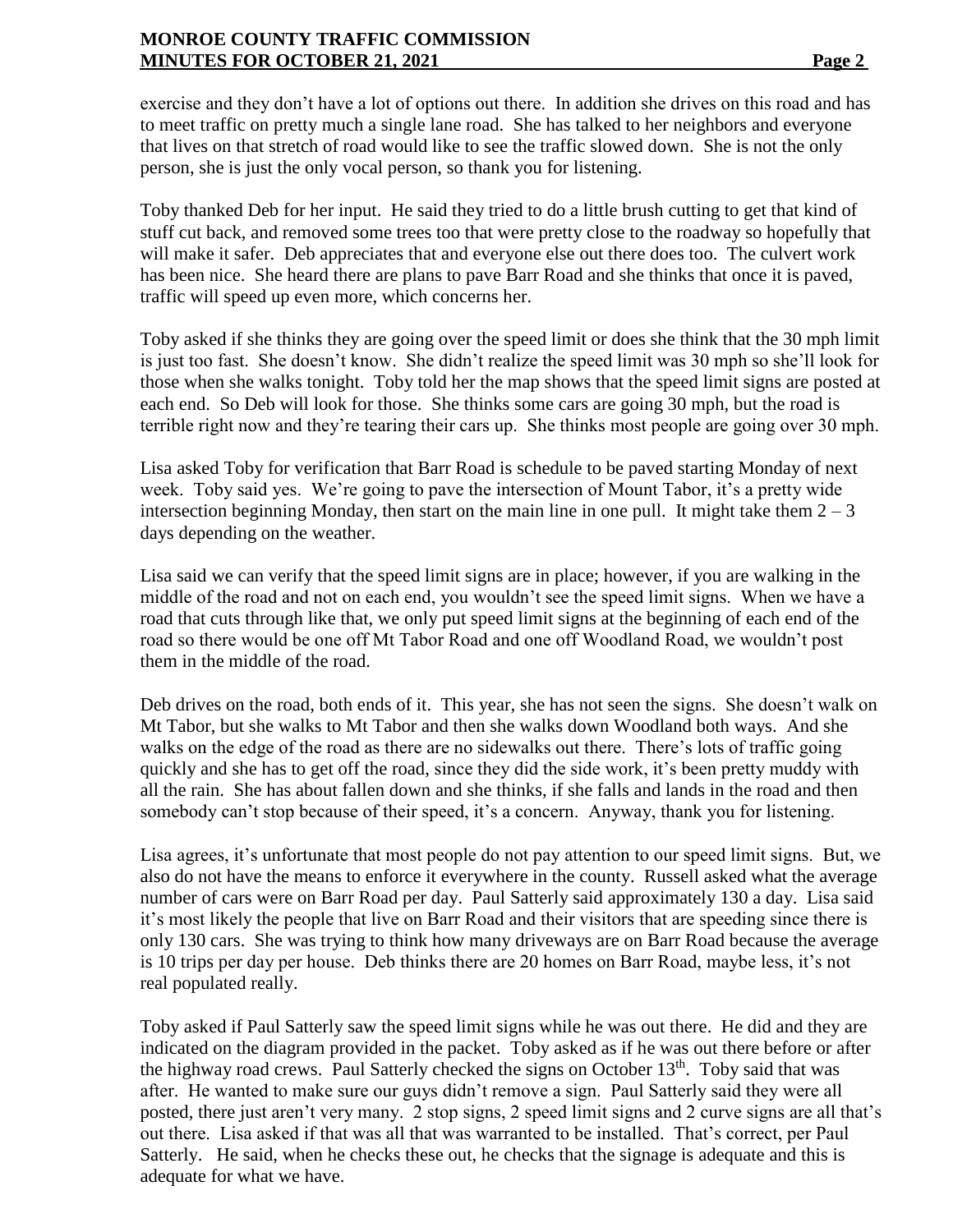Lisa said as far as the thru traffic is concerned, we cannot restrict thru traffic as it is a public road. Deb thinks the woman she spoke to misunderstood. Deb was having a moment, complaining about things. It's a public road, of course, she just wants to see traffic slowed down and some consideration that it is really a single lane road.

Paul White asked Russell if there was a possibility that maybe we can figure out when the biggest part of the traffic might be coming through and whether he could, somewhere along the way, just put a car out there so people know we're keeping an eye on it. Russell asked Deb when she thought the highest traffic volume was out there. Deb thinks it's in the morning and the evenings when people are going to work and coming home down Woodland. Toby advised him not to go out there next week because it will be closed almost every day. Russell will set it for November, it'll be a racetrack then with the newly paved road so a good time to catch speeders.

Lisa makes a motion to DENY reducing the speed limit because it is not warranted as it is set at the lowest possible speed limit and to DENY no truck prohibition and to DENY thru traffic prohibition. Russell seconded the Motion. Vote: 6 Ayes (Unanimous). Motion carried.

# *Sign Improvement for the Intersection of Rhorer Road and Sare Road*

Paul Satterly said we received a request for sign improvement at the intersection of Rhorer Road and Sare Road from Ms. Valiant. She reported that southbound left turning vehicles cannot see to the right because right turning vehicles block the view. He checked it out. The speed limit on Rhorer Road is 35 mph, approximate volume is 7500 vehicles per day. The speed limit on Sare Road is 30 mph, approximate volume is 6300 vehicles per day. This is a T intersection and it does not have a significant crash history, meaning it's not in our top 25 crash locations.

This is actually going to be part of our fortune quarter project someday and a roundabout is to be constructed, but it's scheduled for the last phase of the project so it'll be some time before it is implemented. For now, he recommends adding a "Cross Traffic Does Not Stop" supplemental sign to the existing stop sign, also adding a left side stop sign with supplemental sign. Then checking the traffic volume to see if it warrants an All-Way Stop Control.

Toby asked if we have stop bars there and whether they are staggered. Paul Satterly stated, there are stop bars there and they are staggered because the eastbound left turn kind of cuts the corner, so the left turn lane is set back a little bit from the right turn-lane stop bar. Toby asked if that was normal. Paul Satterly said it is not uncommon. It's used a lot where you have a tight receiving lane. Trucks coming from the Sare Road approach would typically backup the left turn lane a little bit so you get that clearance.

Since Paul White lives over there, he knows exactly what the lady is talking about. Quite honestly, you do not have to wait forever to make a lift hand turn because the traffic does slow down and the cars coming off of Sare Road making their right hand turn are not in the way very long. So he sees this as a patience issue that we cannot regulate. He sees no problem with adding the extra stop sign and supplemental signs, but he doesn't believe it's going to help all that much. He thinks if we make it an all-way stop and put a stop sign on Rhorer Road, then we're going to have issues with people coming down the hill that are not going to be able to stop at least in the wintertime when this hill gets really slick.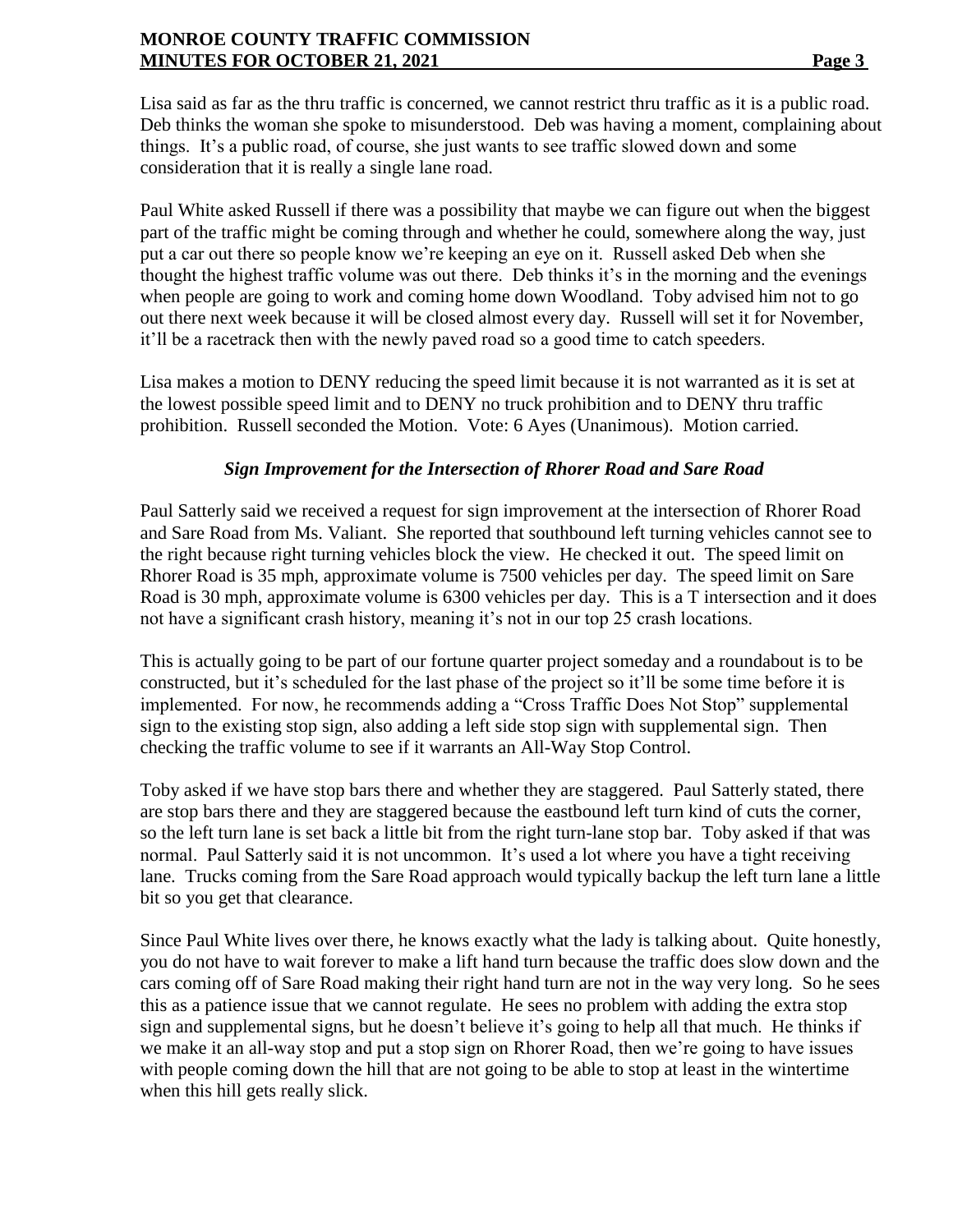Russell makes a motion to APPROVE the Highway Engineer's recommendations to add a stop sign on the left side of the road and to add "Cross Traffic Does Not Stop" supplemental signs. Paul White seconded the Motion. Vote: 6 Ayes (Unanimous). Motion carried.

### *Truck Prohibition on Earl Young between Lentz Road and SR45*

Paul Satterly said, we received this request from Mr. Randall Martin who lives on Earl Young Road. Evidently, some truck drivers are trying to use Earl Young Road to get up to SR 45 and have become stuck on the hill since it's steep and all gravel and then they'll back up into peoples' yards causing yard damage. So he asked if we could prohibit tucks or thru trucks on Earl Young between Lentz Road and SR45. If you are not familiar with Earl Young road, it's narrow, with a width of about 13 feet at the bottom of the hill. The hill is steep, it is not paved and it is not maintained in the wintertime. There is no center line or edge line pavement markings and the speed limit is 30 mph. His recommendation is to prohibit trucks on Earl Young Road between Lentz Road and SR45 and to install both "No Trucks" and "No Thru Trucks" signs at the intersection of Earl Young & SR45; at the intersection of Earl Young & Lentz Road and at the top of the hill. And to add "No Trucks Ahead" signs at the intersection with Boltinghouse Road.

Paul White asked what kind of trucks we are talking about. Is it dump trucks, tractor trailers or what? Paul Satterly said it was a semi-truck. They've had a few of those get stuck trying to go up the hill. Paul White can imagine that, he can't imagine one wanting to be out there. Paul Satterly said, thanks to GPS, we've found trucks in places we never thought they would ever be so it's been a problem. Toby stated, the GPS doesn't ever ask them what they're driving. It tells them the fastest way to get there.

Russell makes a motion to APPROVE the Highway Engineer's recommendations for "No Trucks" and "No Thru Trucks" signs for Earl Young Road between Lentz Road and SR45. Reed seconded the Motion. Vote: 7 Ayes (Unanimous). Motion carried.

### *Yield Sign for the Intersection of Rockport Road and Lodge Road*

Paul Satterly has been working on a sign inventory check and realigning some of the signs on Rockport Road, so this is part of the overall project. He recommends a Yield Sign at the intersection of Rockport Road and Lodge Road for southbound traffic. It's a tight corner, speed limit is 15 mph and people that are unfamiliar with the roadway alignment and turning left onto Lodge Road may not realize they have to yield to through traffic on Rockport Road.

Toby looked at that intersection and couldn't figure it out because, if he was going south on Rockport, there would be no traffic to his right, but Paul Satterly is referring to the curve so he's actually talking about the northbound traffic coming onto Rockport. Paul corrected that the sign would be for the southbound traffic. Toby said, but they'd be yielding to the northbound traffic on Rockport. Paul Satterly agreed, but at that point they'd be traveling east. Toby agreed.

Russell said, so the problem isn't Lodge Road. Do we have a stop sign there at Lodge Road for Rockport? Yes, we do per Lisa & Paul Satterly. Russell asked, so this is just for people turning left on Lodge Road off of Rockport going south. Correct, per Paul. And you do recommend this, Paul (Satterly)? Yes, stated Paul Satterly, this is a situation common throughout the county and, as the need comes up, we've been adding the yield signs. The most recent case was the Ingram Road intersection. We also had one at the northern part of the county off of Bottom Road.